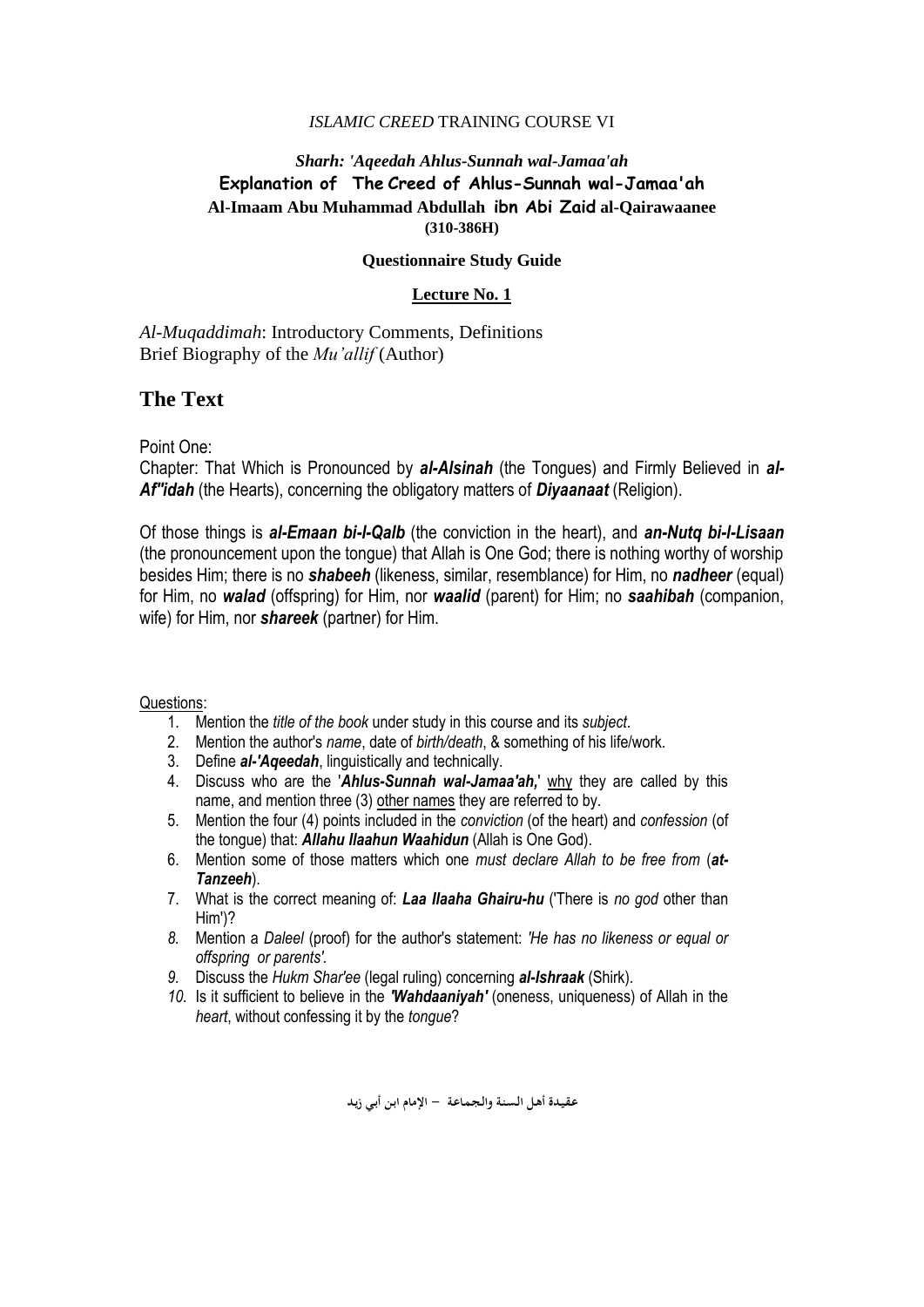### *Sharh: 'Aqeedah Ahlus-Sunnah wal-Jamaa'ah*  **Explanation of The Creed of Ahlus-Sunnah wal-Jamaa'ah Al-Imaam Abu Muhammad Abdullah ibn Abi Zaid al-Qairawaanee (310-386H)**

#### **Questionnaire Study Guide**

### **Lecture No. 2**

### **Point Two:**

There is no beginning for His *Awwaliyyah* (i.e. being *al-Awwal*: the First), nor is there an ending to His *Aakhiriyyah* (i.e. being *al-Aakhir*: the Last); nor can *al-Waasifoona* (those who attempt to describe Allah) comprehend *Kunhu* (the reality of) *Sifati-hi* (His characteristics, or the *'how'* of it), nor can *al-Mutafakkiroon* (those who engage in reflection) comprehend *Amri-hi* (the reality of His Affair, i.e. His divine being, names, characteristics, actions, or wisdom behind His rulings, etc.).

*Al-Mufakkiroon* (those who reflect) take heed to *Aayaati-hi* (His Signs), and do not reflect upon the reality of His *Dhaat* (Divine Being); they can not encompass anything of His Knowledge [i.e. the knowledge of His names, characteristics and wisdom, in particular, and the knowledge in general], except what He Wills; His *Kursee* (foot-stool) extends over the heavens and earth, and the preservation of them both (i.e. heavens and earth) is not difficult for Him (i.e. tires Him not), and He is *al-'Alee* (the Most High), [i.e. established above His Throne, supreme ruler, enjoying an exalted status above the whole of creation], *al-'Adheem* (the Supreme) [i.e. the One who is *singly* described with *all* of the characteristics of greatness and majesty].

### Point Three:

*Al-'Aalim* (the all-Knowing) *al-Khabeer* (the all-Aware), *al-Mudabbir* (the Controller) *al-Qadeer* (the all-Powerful), *as-Samee'* (the all-Hearing) *al-Baseer* (the all-Seeing), *al-'Alee* (the Most High) *al-Kabeer* (the Most Great).

And that He is above His *Majestic 'Arsh* (Throne) *bi-Dhaati-hi* (by His Divine Being), and He is *bi-kulli makaan* (in every place) *bi-'Ilmi-hi* (through His Knowledge). He created the human being and He knows what his own-self whispers to him, and He is nearer to him than *hablu-lwareed* (the jugular vein) [i.e. *angels of Allah* are near to the human being; and *Allah* is "*near"* by His *Knowledge*].

**عقيدة أهل السنة والجماعة - اإلمام ابن أبي زيد**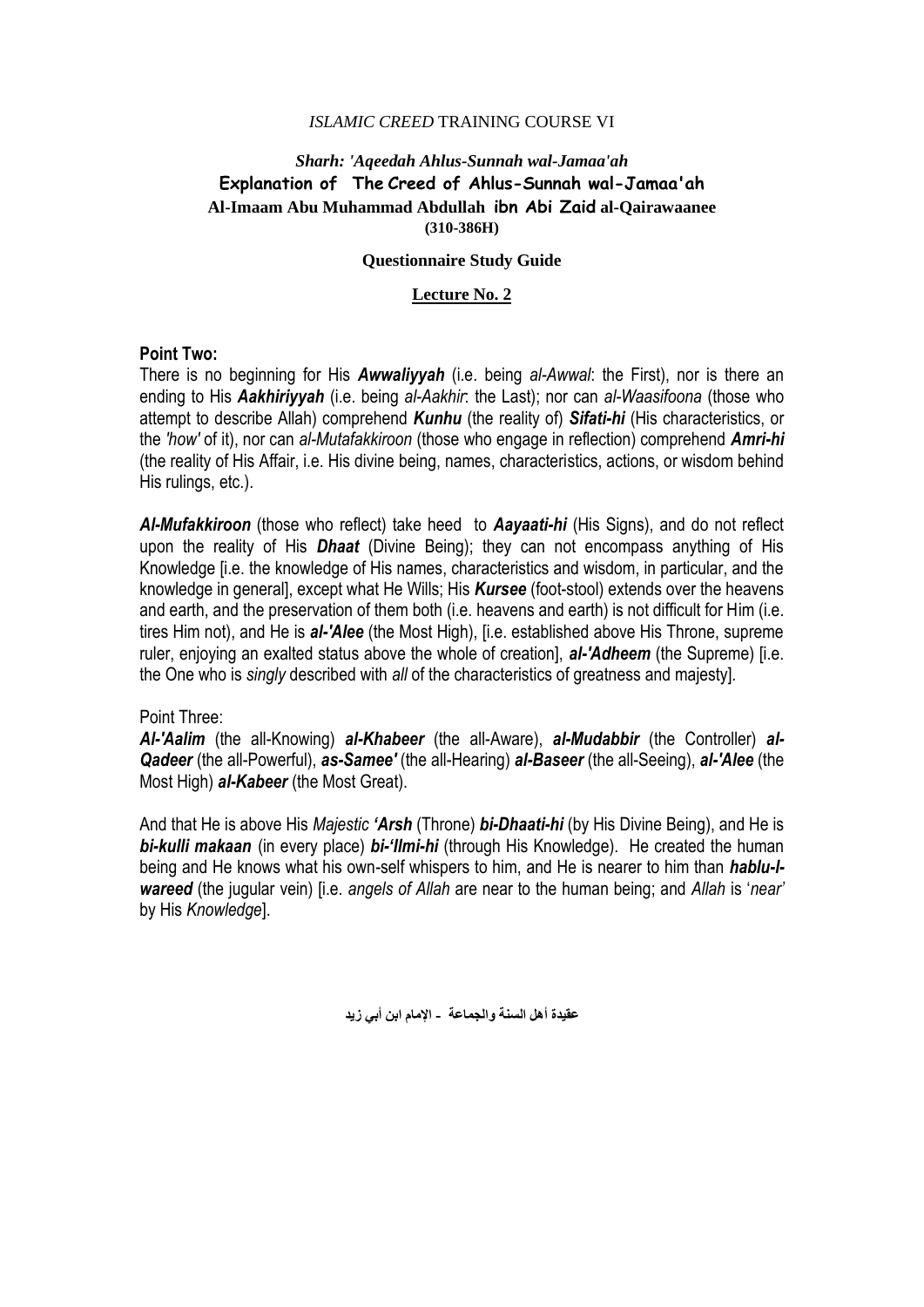# *Sharh: 'Aqeedah Ahlus-Sunnah wal-Jamaa'ah*  **Explanation of The Creed of Ahlus-Sunnah wal-Jamaa'ah Al-Imaam Abu Muhammad Abdullah ibn Abi Zaid al-Qairawaanee (310-386H)**

### **Questionnaire Study Guide**

### **Lecture No. 3**

# **The Text**

### **Point Three:**

*Al-'Aalim* (the all-Knowing) *al-Khabeer* (the all-Aware), *al-Mudabbir* (the Controller) *al-Qadeer* (the all-Powerful), *as-Samee'* (the all-Hearing) *al-Baseer* (the all-Seeing), *al-'Alee* (the Most High) *al-Kabeer* (the Most Great).

And that He is above His *Majestic 'Arsh* (Throne) *bi-Dhaati-hi* (by His Divine Being), and He is *bi-kulli makaan* (in every place) *bi-'Ilmi-hi* (through His Knowledge). He created the human being and He knows what his own-self whispers to him, and He is nearer to him than *hablu-lwareed* (the jugular vein) [i.e. *angels of Allah* are near to the human being; and *Allah* is "*near"* by His *Knowledge*].

Not a leaf (*waraqah*) falls, but He *knows* it. There is not a grain (*habbah*) in the darkness (depth) of the earth, nor anything fresh (*ratbin*) or dry (*yaabisin*), but it is *written* in a clear record (*kitaab mubeen*). *'ala-l-'Arsh Istawaa* (He as *ascended above* the Throne), *wa 'ala-l-Mulk Ihtawaa* (and He possesses and controls the kingdom, i.e. the sovereignty of the heavens and the earth) .

- 1. Explain the "*Aqeedah* of *Ahlus-Sunnah* concerning the question: *Where is Allah*? Or is it correct to say that *Allah is everywhere*?
- 2. Mention a *Daleel* (proof) for the above answer.
- 3. Is there a *contradiction* between saying that Allah is *above His Throne*, and that *He is with you* wherever you may be?
- 4. Why did Imam Ibn Abi Zaid use the expression "*Dhaat'*?
- *5.* Explain the belief of the following groups: *al-Hulooliyyah, al-Ittihaadiyyah, al-Juhoodiyyah*.
- *6.* Which are the three (3) groups identified as *al-Juhoodiyyah*?
- *7.* Discuss the meaning of the verse: "Indeed, We have created the human being and We know what his own-self whispers to him, and **We are nearer to him than** *hablu-l-wareed* (the jugular vein)." [Qaaf 50:16]
- *8.* Explain the meaning of: *'ala-l-'Arsh Istawaa…*
- *9.* How can we refute the false interpretation (*Tahreef*) of those who say *Istiwaa'* (rising above) means *Istawlaa* (conquering).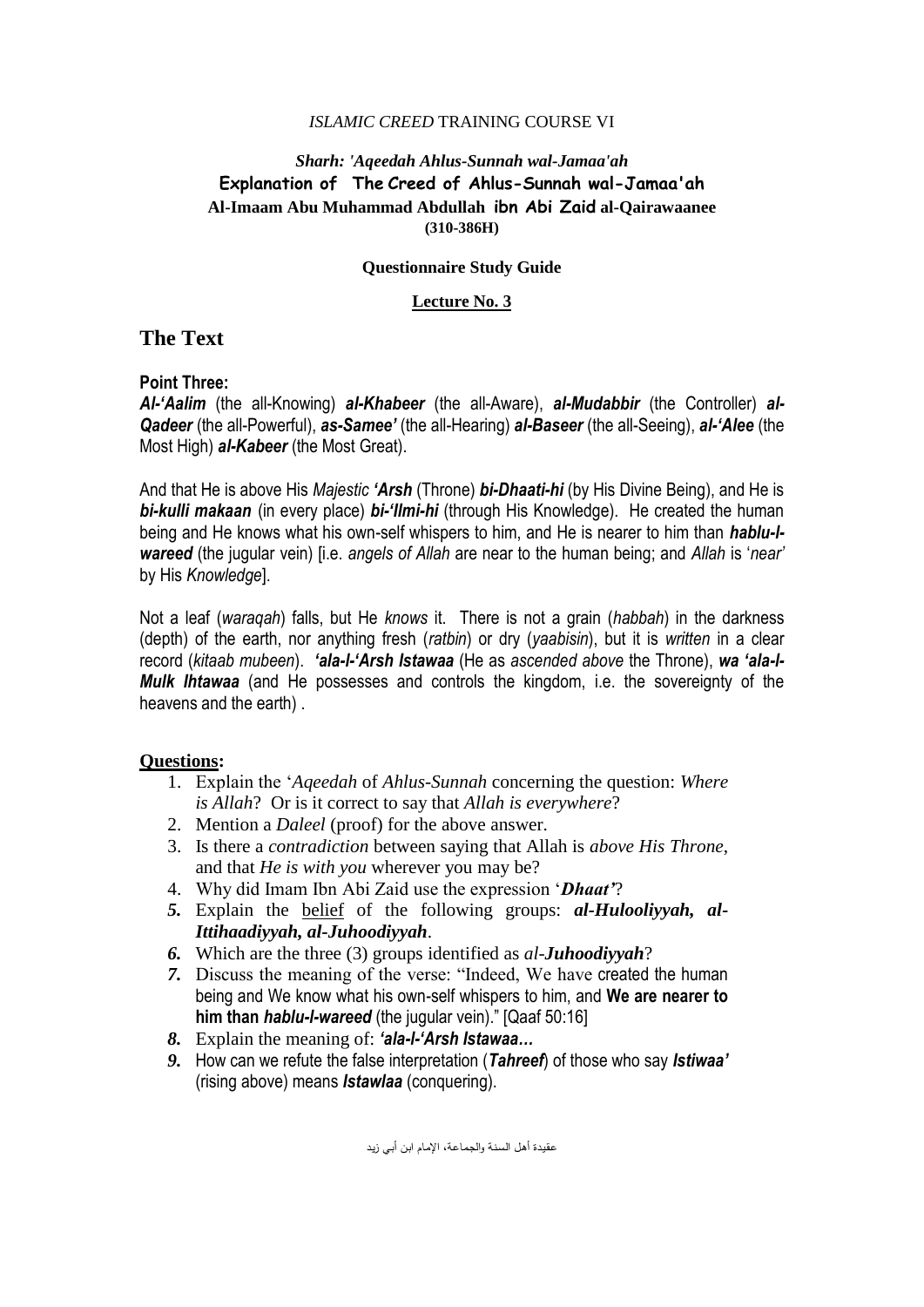### *Sharh: 'Aqeedah Ahlus-Sunnah wal-Jamaa'ah* **Explanation of the Creed of Ahlus-Sunnah wal-Jamaa'ah Al-Imam Abu Muhammad Abdullah Ibn Abi Zaid al-Qairawaanee (Rahimahu-llah) (310 – 386AH)**

#### **Questionnaire Study Guide**

### **Lecture No. 4**

# **The Text**

# **Point Four:**

[It is also required to have the firm conviction, concerning Allah, that] To Him belong *al-Asmaa' al-Husnaa* (the Most Beautiful Names) and *as-Sifaat al-'Ulaa* (the Lofty, Exalted Characteristics). He has always possessed all of His *Sifaat* (characteristics, qualities, descriptions) and *Asmaa'* (names). He is Highly Exalted, i.e. declared free of the possibility of His *Sifaat* (characteristics) being *makh-looqah* (something created) and His *Asmaa'* (names) being *muh-dathah* (something which came into existence, after having not existed).

He (Allah) *Kallama Moosaa* (spoke to Moses) *bi-Kalaami-hi* (with His *Speech*) which is a *Sifah* (characteristic) of His *Dhaat* (Divine Being), and not a *khalq* (created thing) from among His creatures.

He (Allah) *Tajallaa* (appeared) before the mountain, causing it to crumble to dust (i.e. leveled to the ground) from His *Jalaal* (Majesty and Glory).

### **Point Five:**

[It is also required to believe that] the Qur"an is *Kalaamu-llah* (the Speech of Allah), and that it is not *makh-looq* (a created thing) such that it will be destroyed or removed; nor is it a *sifah limakh-looq* (a characteristic of a created thing) such that it will end, become extinct, or cease to exist.

- 1. Explain the *Qaa'idah* (rule) related to confirming the *Asmaa* and *Sifaat* of Allah.
- 2. How can we explain the *Ishtiraak* (sharing) of the same name between *al-Khaaliq* (the Creator) and *al-Makhlooq* (the creatures)?
- 3. What is meant by confirming the *Sifaat* of Allah, without *Tahreef*, *Tashbeeh*?
- 4. Discuss the statement: "The *Sifaat* (characteristics) of Allah were *always*  with Him just like His *Dhaat* (Divine Being), since "*as-Sifaat far'un 'an adh-Dhaat*" [i.e. the *Sifaat* are branches/derivatives of the *Dhaat*].
- **5.** What do we say about the *Sifaat* of Allah being *Makh-looqah* (created)?
- **6.** Discuss the difference between *as-Sifaat adh-Dhaatiyyah* and *as-Sifaat al-Fi'liyyah.*
- **7.** Is "*al-Kalaam'* (i.e. the Speech of Allah) from *as-Sifaat adh-Dhaatiyyah* or *as-Sifaat al-Fi'liyyah***?** [Explain]
- **8.** Discuss the verse: *Wa Kallama –llahu Moosaa Tak-leemaa* (Allah spoke to Moses directly). [al-Qur'an 4:164]
- **9.** What is the *Hukm Shar'ee* (legal ruling) concerning one who says that "the Speech of Allah is created"?
- **10.** What is the *correct* **'***Aqeedah* concerning the question: "Can Allah be seen"?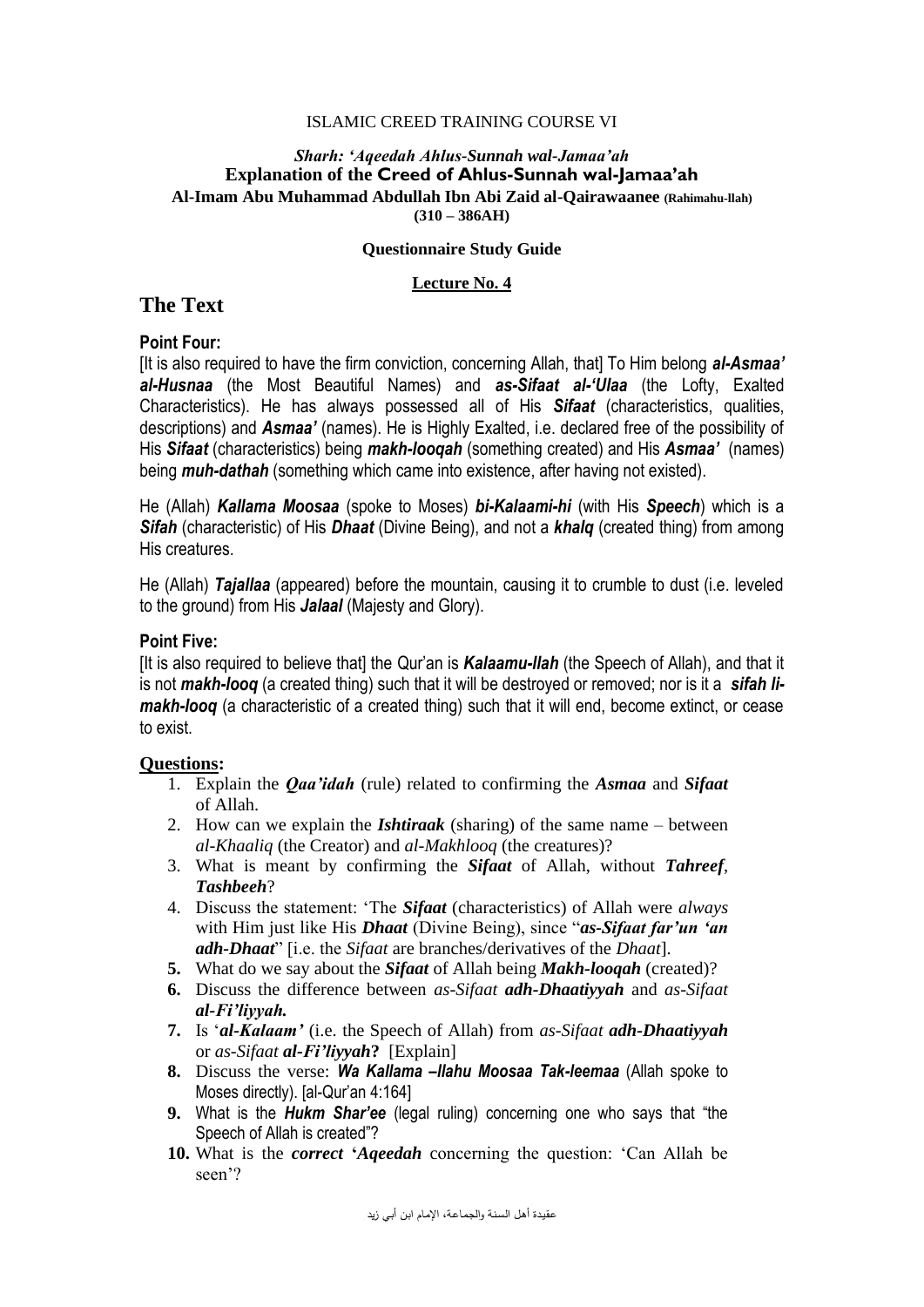# *Sharh: 'Aqeedah Ahlus-Sunnah wal-Jamaa'ah*  **Explanation of The Creed of Ahlus-Sunnah wal-Jamaa'ah Al-Imaam Abu Muhammad Abdullah ibn Abi Zaid al-Qairawaanee (310-386H)**

#### **Questionnaire Study Guide**

### **Lecture No. 5**

# **The Text**

### **Point Six:**

[It is also required to have] *al-Emaan* (Faith) in *al-Qadar* (the Divine Decree) *khairi-hi wa sharri-hi* (its good and its evil), *hulwi-hi wa murri-hi* (its sweet and its bitter); and that all of this was pre-decreed by Allah, our Lord, and that *Maqaadeer al-Umoor* (the measures of all matters) are in His Hand, and its source is from His *Qadaa'* (His execution of what He decrees).

He (Allah) *knew* everything *before* its existence; then it came to pass [i.e. came into existence and lived out its life-span] in accordance with His Decree. There is not a *Qawl* (word which is spoken) nor an *'Amal* (act which is done) by His servants except that He has caused it to happen (*Qadaa-hu*), and His Knowledge of it has preceded it. "*Does He who created not know? And He is al-Lateef (the Most Kind), al-Khabeer (All-Aware) (of everything)."* [al-Qur"aan 67:14]

#### **Point Seven:**

He (Allah) *Yudillu* (leads astray) whomever He wills, and thus *Yakh-dhulu-hu* (abandons him) [i.e. He does not grant them guidance, success and right actions] *bi-'Adli-hi* (due to His Justice). Likewise, He (Allah) *Yahdee* (guides) whomever He wills, and thus *Yuwaffiqu-hu* (grants him success, i.e. right guidance) *bi-Fadli-hi* (by His Favor, Bounty, Grace ).

Consequently, everyone is facilitated – by His facility – to [fulfill] what has preceded in His Knowledge and His pre-decree, whether he be *shaqee* (wretched) [i.e. the people of the fire] or *sa'eed* (happy) [i.e. the people of paradise].

Allah is Highly exalted and far removed from [the possibility of] there being in His kingdom *ma laa yureed* (that which He does not want); or *an yakoona li-ahadin 'an-hu ghinaa* (that anyone can be free of need of Him), while He is the *Khaaliq* (Creator) of everything. Is He not the Lord of *al-'Ibaad* (the creatures) and the Lord of their *a'maal* (actions/deeds), and the One who decrees/measures their *harakaat* (movements) and *aajaal* (life-spans).

- 1. Explain what is meant by "*al-Emaan in al-Qadar,* (*khairi-hi wa sharri-hi)".*
- 2. Discuss the difference between *al-Qadar* and *al-Qadaa'*.
- 3. Define [and discuss the difference between] *al-Iraadah al-Kawniyyah* (the Universal Will) and *al-Iraadah ash-Shar'iyyah* (the Legal/Legislative Will) of Allah, the Most High.
- 4. Mention & explain the four (4) levels/degrees of *al-Emaan bi-l-Qadar* (Faith in Divine Decree).
- 5. What is the *Hukm Shar'ee* (legal ruling) concerning one who denies *only one* of the levels of *al-Emaan bi-l-Qadar.*
- 6. Mention the two *deviations* (or deviant groups) related to *al-Emaan bi-l-Qadar*.
- 7. How can we explain the statement: He (Allah) *Yudillu* (leads astray) whomever He wills, and abandons him, *bi-'Adli-hi* (due to His Justice).
- 8. If everyone is facilitated by Allah to fulfill what He has pre-decreed, as to whether he will be *shaqee* (wretched) or *sa'eed* (happy) – why should anyone strive in doing good deeds?
- 9. Does anything happen in this world *contrary* to Allah"s Will (*Iraadah/Mashee'ah*)? Explain!
- 10. Explain the statement: "Allah is the Creator of the creatures *and whatever they do* (actions)"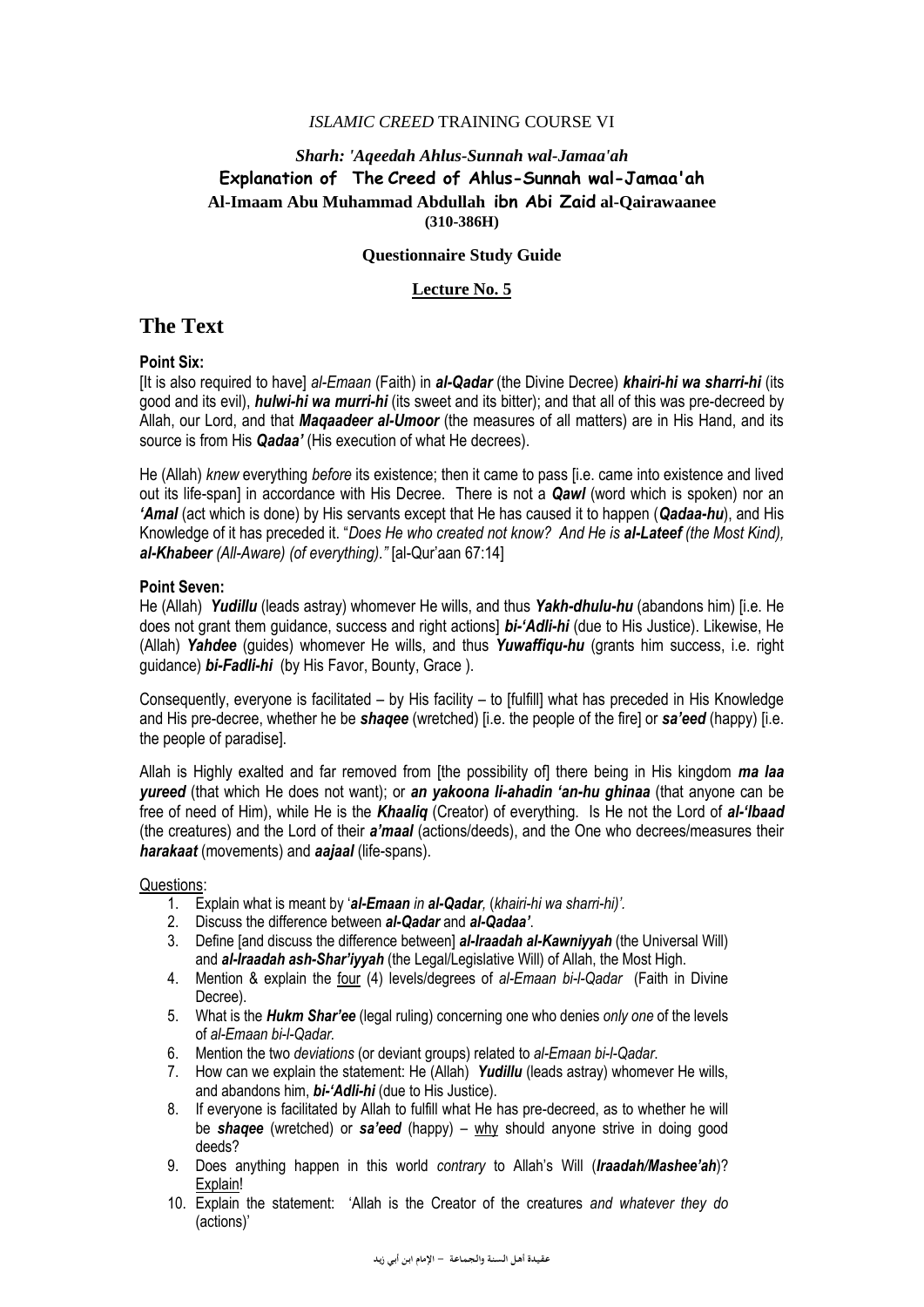# *Sharh: 'Aqeedah Ahlus-Sunnah wal-Jamaa'ah*  **Explanation of The Creed of Ahlus-Sunnah wal-Jamaa'ah Al-Imaam Abu Muhammad Abdullah ibn Abi Zaid al-Qairawaanee (310-386H)**

#### **Questionnaire Study Guide**

#### **Lecture No. 6**

# **The Text**

### **Point Eight:**

[It is also required to believe that Allah is] *al-Baa'ithu ar-Rusula* (the One who missions/sends forth the Messengers) to them (i.e. various nations), *li-Iqaamati-l-Hujjah alayhim* (for the purpose of *establishing the proof* against them).

Afterwards, He sealed *ar-Risaalah* (the sending of messengers), *an-Nidhaarah* (the sending of warners) and *an-Naboowah* (the sending of prophets) with [the missioning of] his Prophet Muhammad. He made him the last of the Messengers – [sending him as] as a *Basheer* (announcer of good news for those who obey Allah), *Nadheer* (warner of the punishment for those who disobey Allah) and a *Daa'ee* (caller) to Allah by His permission, as well as a *Siraaj Muneer* (lighted lamp) [lighting up the road].

He also revealed to him *Kitaaba-hu al-Hakeem* (His Wise Book, i.e. al-Qur"an, the Book which puts all things in proper perspective), legislated through him *Deena-hu al-Qaweem* (His upright, true religion, i.e. al-Islam) and guided [the people] through him to *as-Siraat al-Mustaqeem* (the Straight Path).

#### **Point Nine:**

[It is also required to believe] that *as-Saa'ah* (the Hour of Judgment) is coming, there is no doubt about it; and that Allah will resurrect whoever dies. Just as He brought them (into being) in the beginning, so shall they be brought into being [on the Day of Resurrection].

#### **Point Ten:**

[It is also required to believe] that Allah, the One Free from all Imperfections, multiplies *al-Hasanaat*  (the reward for good deeds) for His believing servants, *Safaha* (pardons and overlooks) *Kibaar as-Sayyi'aat* (the major sins) by means of *at-Tawbah* and *Ghafara* (forgives them) *as-Saghaa'ir* (the minor sins) by (their) avoiding *al-Kabaa'ir* (the major sins). He has made whoever does not repent from major sins subject to His *Mashee'ah* (Will) [i.e. He punishes whomever He wills, justly; and forgives whomever He wills, out of His mercy]. "*Verily! Allah does not forgive one who commits Shirk (associating partners) with Him, but He forgives whatever is less than that, for whomever He wills."*

- 1. What is the purpose for which Allah has missioned *ar-Rusul* (the Messengers)?
- 2. What is the *Hukm Shar'ee* (legal ruling) concerning one who claims *an-Nuboowah*  (*prophethood*) for himself *or* for someone else after the missioning of the Prophet Muhammad?
- 3. Explain the basis of (or reasoning behind) this ruling.
- 4. Mention some of the *Sifaat* (descriptions) of the Prophet mentioned in this section.
- 5. To *whom* was the Prophet Muhammad sent to announce the *good news* or give *glad tidings*?
- 6. Explain the importance of belief in the coming of *as-Saa'ah* (the Hour of Judgment)?
- 7. What is the *Hukm Shar'ee* concerning one who disbelieves in the coming of the *Hour*  ?
- 8. Mention some of the essential aspects of faith in *al-Yawm al-Aakhir* (the Last Day).
- 9. How can one erase *al-Kabaa'ir* (the major sins)?
- 10. Mention some of the means by which *as-Saghaa'ir* (minor sins) may be removed.
- 11. Discuss the condition of those who *do not repent* from their *major sins* before death.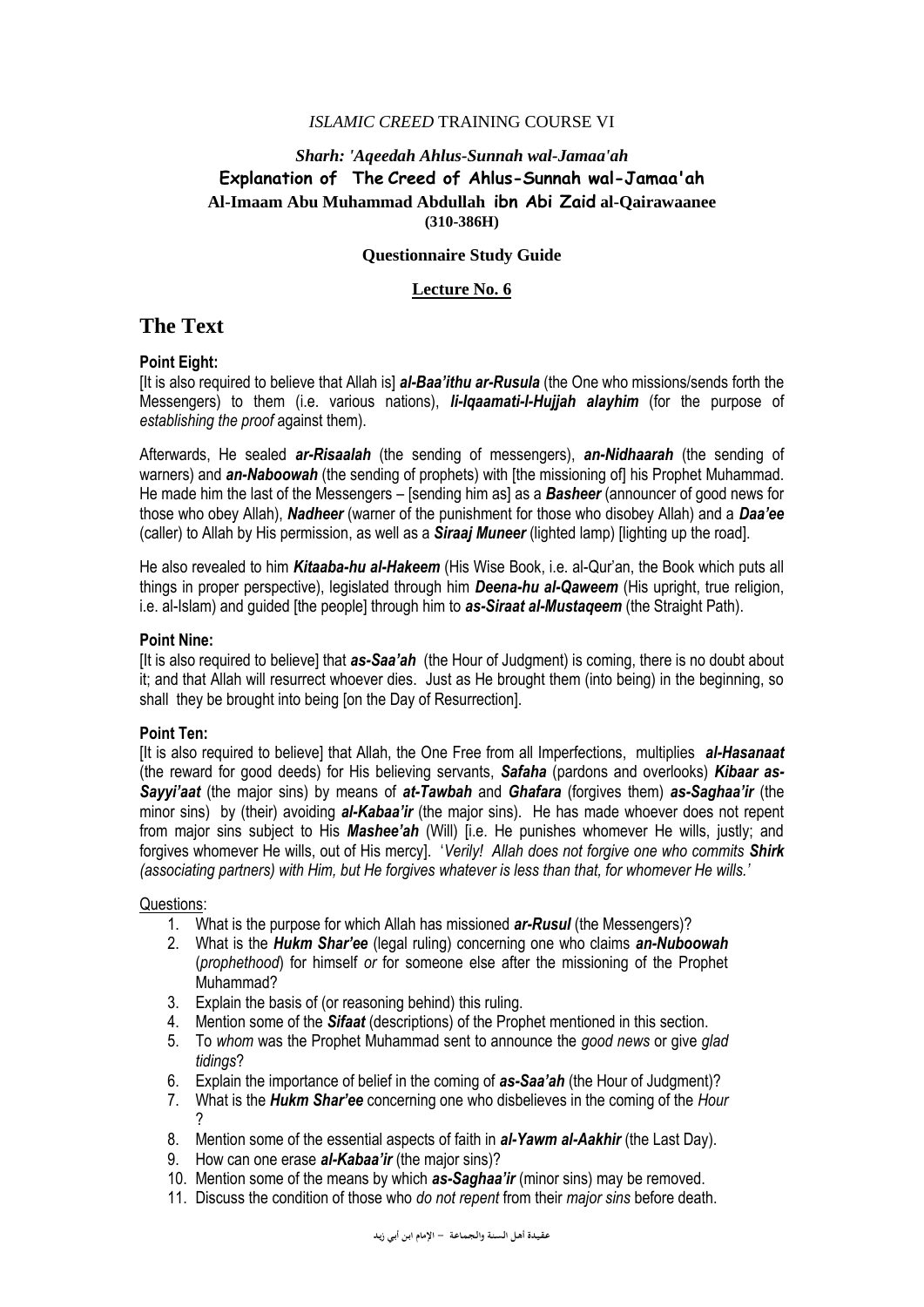# *Sharh: 'Aqeedah Ahlus-Sunnah wal-Jamaa'ah*  **Explanation of The Creed of Ahlus-Sunnah wal-Jamaa'ah Al-Imaam Abu Muhammad Abdullah ibn Abi Zaid al-Qairawaanee (310-386H)**

#### **Questionnaire Study Guide**

#### **Lecture No. 7**

# **The Text**

### **Point Eleven:**

[It is also required to believe that] whoever Allah punishes [for his sins] with His *Naar* (Fire) - [of the *People of Tawheed*] - He will also *remove him* from the Fire due to his *Emaan* (Faith) and *admit him* into His *Jannah* (Paradise) by it (i.e. his *Emaan*). "*Whoever does an atom"s weight of good will see it…"*. [al-Qur"an az-Zulzilah 99:7] He (Allah) will also remove from the Fire – due to *ash-Shafaa'ah* (the Intercession) of the Prophet – whomever he (the Prophet) intercedes for, from among the *Ahlu-l-Kabaa'ir* (those who have committed major sins) from the members of his *Ummah* (i.e. the Muslim Nation).

#### **Point Twelve:**

[It is also required to believe that] Allah, the One Free from all Imperfections, has (already) created al-*Jannah* (Paradise). He has prepared it as an abode of permanence for His *Awliyaa'* (Allies, i.e. the people of *Emaan* and *Taqwa*), and in it He has honored them with *an-Nadhar* (the sight) of *Wajhi-hi-l-Kareem* (His Noble Face). And this *Jannah* is the one that He (Allah) caused Aadam – His Prophet and His *Khaleefah* in His earth - to come down from, based upon what was in His previous Knowledge.

He (Allah) has (already) created *an-Naar* (the Fire), and prepared it as an abode of permanence for whoever *Kafara bi-hi* (disbelieved in Him) and *alhada* (deviated from the truth) concerning *Aayaati-hi* (His Signs, Verses of Qur"an) and *Kutubi-hi* (His Books, revelations) and *Rusuli-hi* (His Messengers). He has screened/veiled them from *Ru'yati-hi* (seeing Him).

- 1. Explain the "*Aqeedah* of *Ahus-Sunnah* concerning the final destination of *Ahl al-Kabaa'ir* (those who have committed major sins), if they have died on *Tawheed*.
- 2. Discuss the "*Aqeedah* of both *al-Khawaarij* and *al-Mu'tazilah* concerning *Ahl al-Kabaa'ir*.
- 3. Mention *two* (2) *reasons* for which the sinful Muslims will come out of the *Naar* (Fire).
- 4. Mention the various types of *Ash-Shafaa'ah* (Intercession) proven by Qur"an or Sunnah.
- *5.* Mention the *Shuroot* (conditions) for *Ash-Shafaa"ah* (Intercession).
- *6.* Who besides the Prophet Muhammad will be allowed to intercede for others *Yawm al-Qiyaamah*?
- *7.* Discuss the issue of whether the *Jannah* already exists or to be created?
- *8.* Explain: *And those who are blessed will be in Paradise, abiding therein for all the time that the heavens and the earth endure, except as your Lord wills: a gift without an end.* [11:108]
- *9.* Explain: "*For those who have done good is al-Husna (the best) and az-Ziyaadah* (an extra reward) [that Allah will *honor* His servants with in the next life]." Yunus 10:26
- *10.* Explain the meaning of *Ilhaad* in reference to the *Aayaat* (verses) of the Book of Allah.
- *11.* "*Nay! Surely they (evil doers) will be veiled from seeing their Lord that Day*." How is this *ayah* (verse 83:15) a *Daleel* (proof) of the fact that Allah *will be seen* on the Day of Judgment?
- *12.* Describe *how* the *Ru'yah* (seeing) of Allah, on the Day of Resurrection, will be.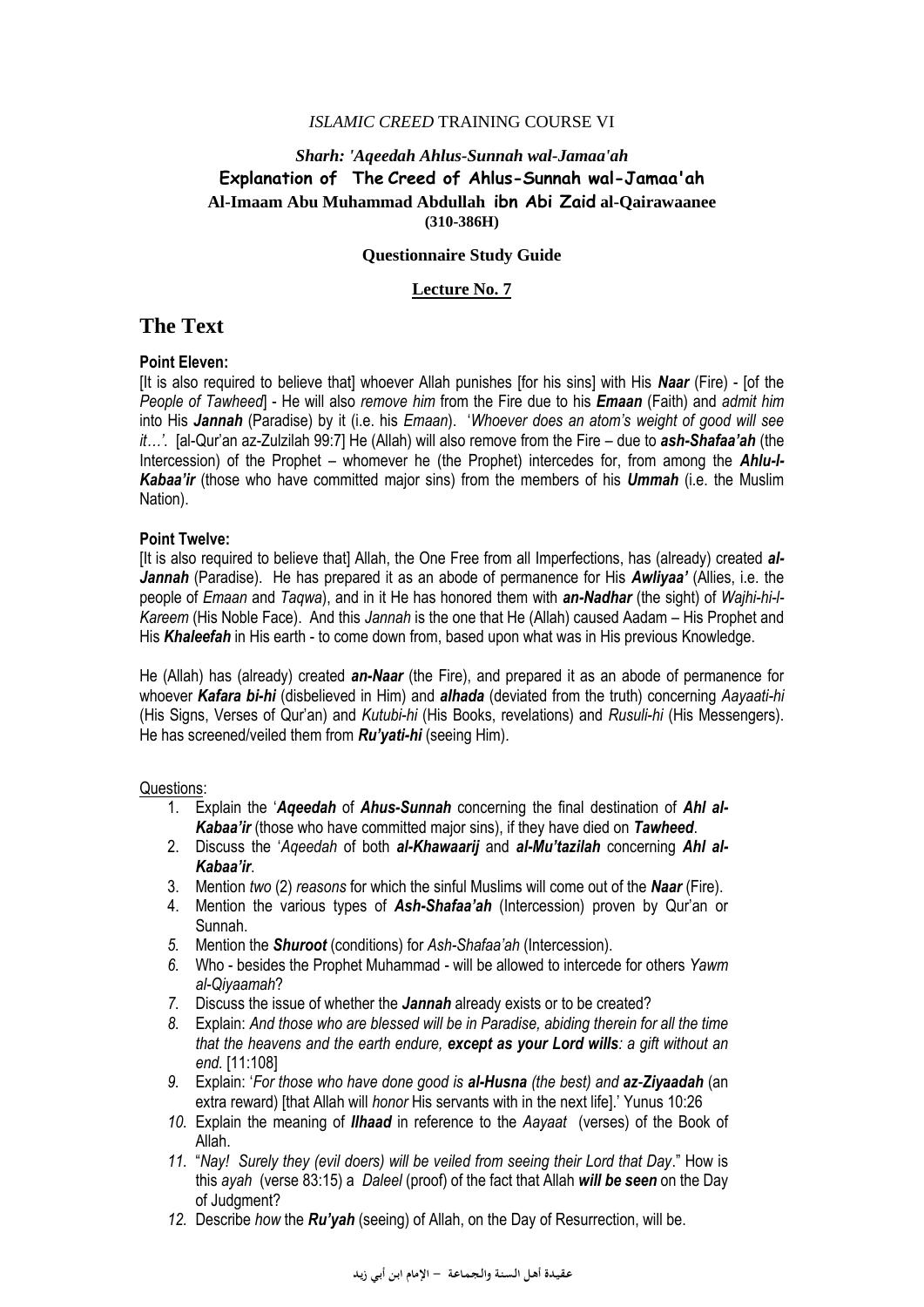# *Sharh: 'Aqeedah Ahlus-Sunnah wal-Jamaa'ah*  **Explanation of The Creed of Ahlus-Sunnah wal-Jamaa'ah Al-Imaam Abu Muhammad Abdullah ibn Abi Zaid al-Qairawaanee (310-386H)**

#### **Questionnaire Study Guide**

#### **Lecture No. 8**

# **The Text**

#### **Point Thirteen:**

[It is also required to believe] that Allah, the Blessed and the Most High, *Yaji'u* (will come) on the Day of Resurrection - "and the angels in ranks" – for *'Ard* (the display/exposition) of the nations, and their **Hisaab** (accounts)[their punishments, and their rewards].

*Al-Mawaazeen* (the balances) will be set up for the weighing of *A'maal al-'Ibaad* (the deeds of the people): "*So, whoever"s scales are heavy (with good deeds), these are those who are successful*" [Qur"an 23:102]. They will be given their *Sahaa'if* (records) containing [or in accordance with] their deeds. Hence, whoever is given his book (record) in his right hand, then he will be given *Hisaab* Yaseer (an easy reckoning); and whoever is given his book (record) behind his back, then these will enter *Sa'eer* (a Fire).

[Note: Aa"isha reported that the Prophet would supplicate in some of his prayers: "*Allahumma Haasib-nee Hisaaban Yaseeran* (O Allah! Make Your accounting of me an "*easy reckoning"*). Aa"isha said: What is *al-Hisaab al-Yaseer* (easy reckoning)? He said: "*That He (Allah) looks at his (the person"s) record and then passes over it (without calling him to account)*". Reported by Ahmad, 6/48 and Ibn Abi Aasim in Kitaab as-Sunnah, no. 885. Al-Albaanee declared it to be *Saheeh* (authentic)].

#### **Point Fourteen:**

[It is also required to believe] that *as-Siraat* (the bridge, crossing over the Hell-Fire) is true; the people will cross over it in accordance with their deeds. Then, there will be *Naajoon* (those who are saved), *Mutafaawitoon* (some surpassing others) in the speed of their successful crossing over the bridge, and being saved from the fire of *Jahannam* (Hell). And another people whose *A'maal* (deeds) will cause them to be destroyed in it (i.e. the Hell-Fire).

#### **Point Fifteen:**

[It is also required to have] *Emaan* (faith) in the *Hawd* (Fountain, Pond) of the Messenger of Allah that his *Ummah* (Nation) will come and drink from. Whoever drinks from it will never thirst (again), and whoever *baddala* (exchanged) and *ghayyara* (changed) [the True *Deen* of Islam] will be far removed (from the *Hawd*) and prevented from reaching it.

- 1. Discuss *al-Maj'ee'u* (the Coming) as a *Sifah* (characteristic) of Allah, the Most High.
- 2. Discuss the *meaning* and *purpose* of *al-Meezaan* (the Balance).
- 3. Discuss *how* the people will receive their *Hisaab* (records) on the Day of Resurrection.
- 4. What is the meaning of *"Hisaab Yaseer'*?
- 5. Discuss *as-Siraat* : its definition and description.
- 6. Describe *how* the various people will cross the *Siraat*.
- 7. What will happen to *al-Kafarah* (disbelievers) & *al-Fajarah* (sinners) when crossing *as-Siraat*?
- 8. Discuss the *Hawd* of the Messenger of Allah [its description, etc].
- 9. Who are those who will be *prevented* from drinking from the *Hawd* of the Prophet and *why*?
- 10. Discuss the importance of having *Emaan* (Faith) in the events of Resurrection Day.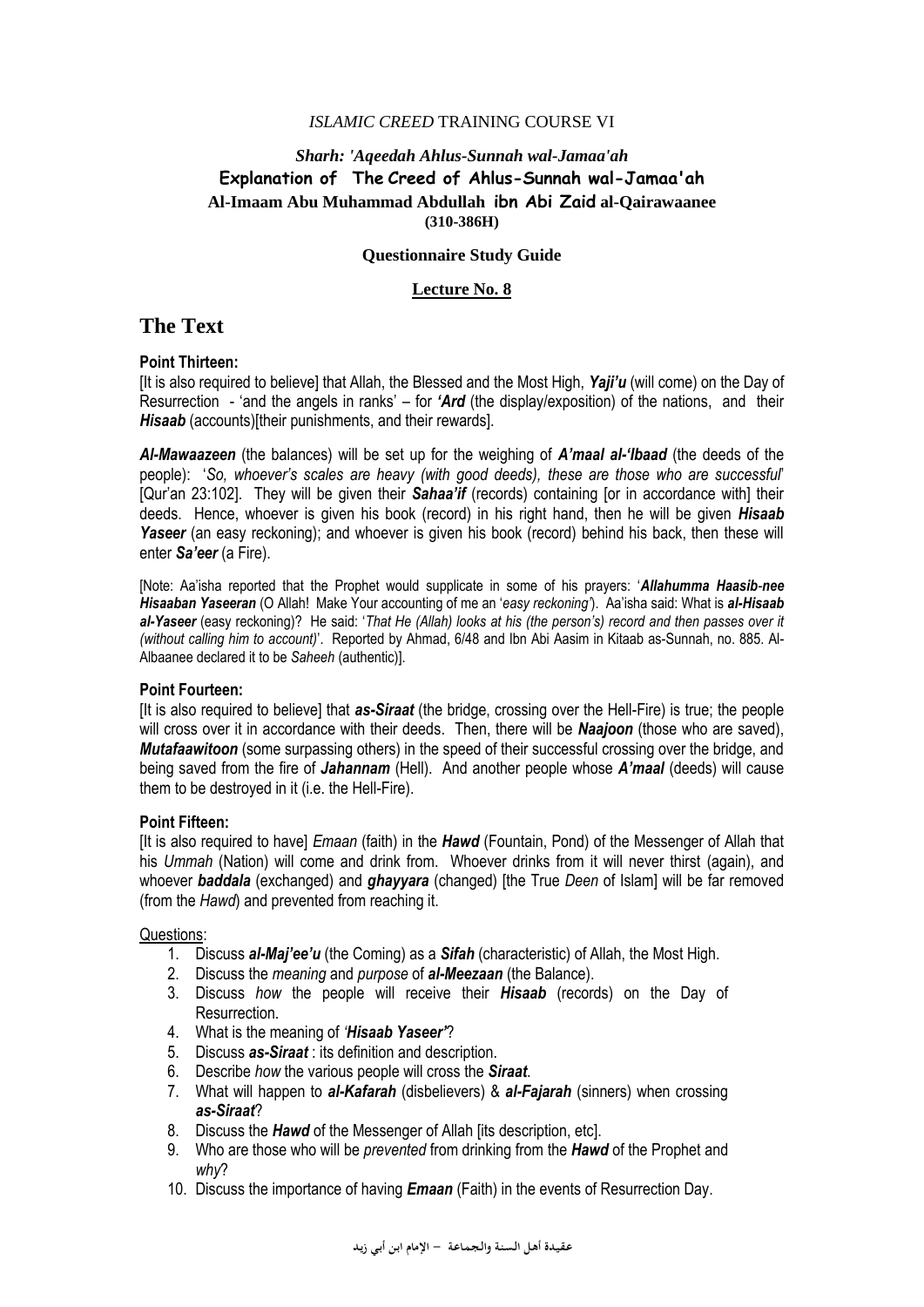# *Sharh: 'Aqeedah Ahlus-Sunnah wal-Jamaa'ah*  **Explanation of The Creed of Ahlus-Sunnah wal-Jamaa'ah Al-Imaam Abu Muhammad Abdullah ibn Abi Zaid al-Qairawaanee (310-386H)**

#### **Questionnaire Study Guide**

### **Lecture No. 9**

# **The Text**

### **Point Sixteen:**

[It is also required to believe] that *al-Emaan* (Faith) consists of *Qawl bi-l-Lisaan* (Speech upon the Tongue), *Ikhlaas bi-l-Qalb* (Sincerity of the Heart) and *'Amal bi-l-Jawaarih* (Actions of the Limbs); it *Yazeedu* (increases) with the increase of (good) deeds [or *Taa'ah* (obedience)], and *Yanqusu* (decreases) with its decrease (i.e. decrease in good deeds) [or by *Ma'siyah* (disobedience)]. Hence, the decrease is in it (i.e. the deeds), and likewise, the increase is in it (i.e. the good deeds).

*Qawl al-Emaan* (the *Speech* which is a part of *Faith*) is not completed/perfected except by "*Amal* (deeds). Nor is the *Qawl* (Speech) and *"Amal* (Deeds) [of *Emaan*] completed/perfected except by *Niyyah* (sincere intentions). Nor is the *Qawl* (Speech) and *"Amal* (Deeds) and *Niyyah* (sincere intentions) [of *Emaan*] completed/perfected except by *Muwaafaqah as-Sunnah* (Agreement or /Concordance with the Way of the Prophet).

### **Point Seventeen:**

[It is also required to believe] that no one of *Ahlu-l-Qiblah* (those who face the *Ka'bah* in their prayers, i.e. the Muslims) becomes a *Kaafir* (disbeliever) due to (commission of a) *sin* [whether major or minor]*.*

#### Questions:

- 1. What is the *linguistic* meaning of *al-Emaan*?
- 2. Mention the *three* (3) components of *al-Emaan* (Faith) according to Imaam Ibn Abi Zaid.
- 3. Explain the correct "*Aqeedah* concerning whether *Emaan increases* and *decreases*.
- 4. Mention the two (2) *basic conditions* necessary for the *correctness* of deeds.
- 5. Does *al-Ma'siyah* (sin) in general negate one"s *Emaan* in totality?
- 6. Is there anything which does negate one"s *Emaan* in totality?
- 7. Discuss the "*Aqeedah* of the deviant group *al-Murji'ah* concerning *al-Emaan*?
- 8. Mention a *Daleel* (proof) which indicates that *actions* are part of *Emaan.*
- 9. Which deviant group claimed that a **Muslim** *goes out of Islam* due to *Ma'siyah* (sin)?
- 10. What is the *Hukm* (Ruling) concerning those who commit *al-Kabaa'ir* (major sins)?
- 11. What is the *Hukm* (Ruling) concerning those who consider their *sinful acts* as *Halaal* (lawful)?

**عـقـيـدة أهـل الـسـنـة والـجـمـاعـة - اإلمام ابـن أبـي زيـد**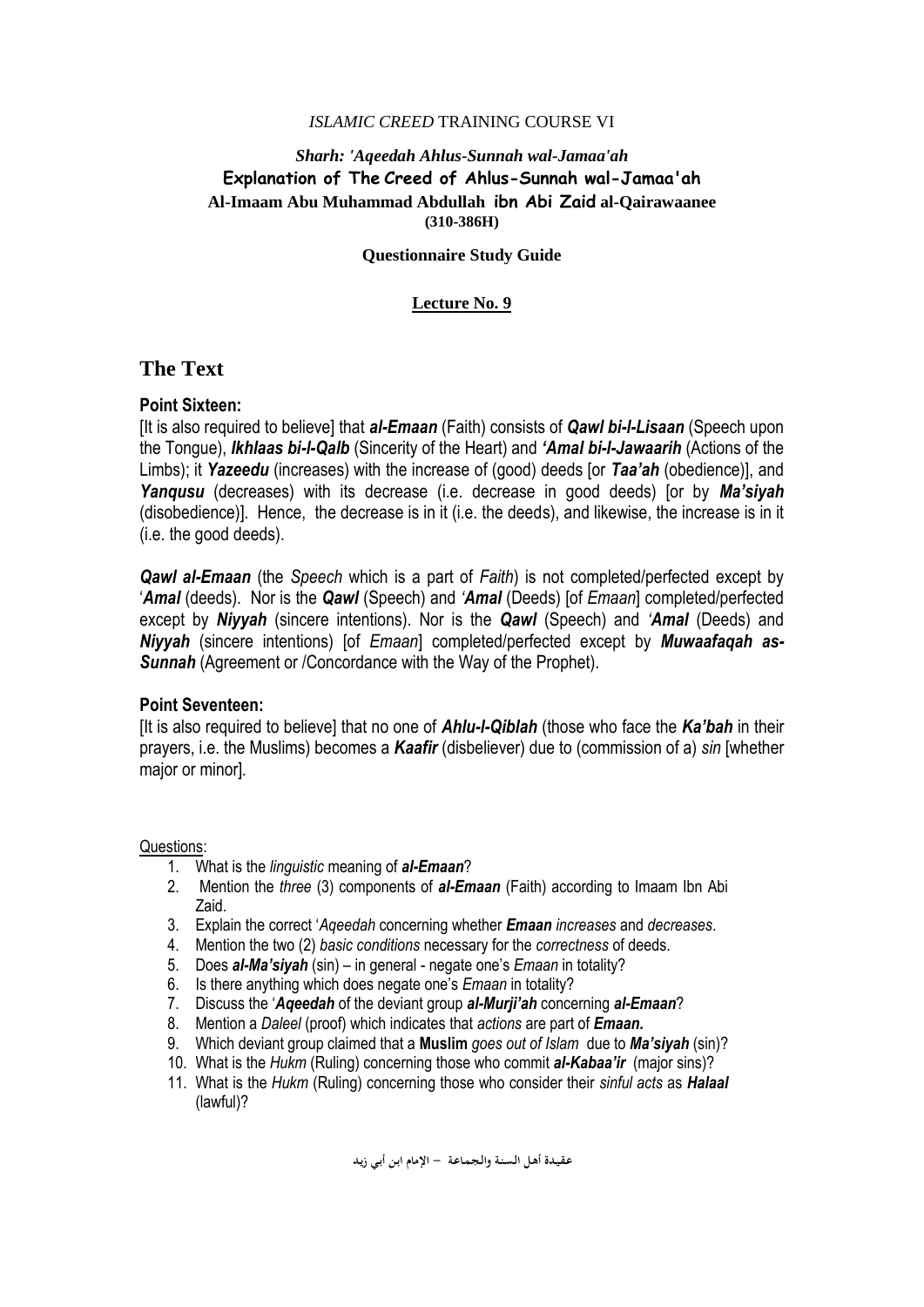# *Sharh: 'Aqeedah Ahlus-Sunnah wal-Jamaa'ah*  **Explanation of The Creed of Ahlus-Sunnah wal-Jamaa'ah Al-Imaam Abu Muhammad Abdullah ibn Abi Zaid al-Qairawaanee (310-386H)**

#### **Questionnaire Study Guide**

### **Lecture No. 10**

# **The Text**

#### **Point Eighteen:**

[It is also required to believe] that *ash-Shuhadaa'* (the Martyrs) are *alive* [in *Barzakh* i.e. the life between this world and the Hereafter, while in the grave], being *sustained*, in the presence of their Lord.

The souls of *Ahlus-Sa'aadah* (the fortunate ones, i.e. the People of Paradise) are continuously enjoying the bounty/favor (of Allah) until they Day they are raised up (for Judgment). [While] the souls of *Ahlu-sh-Shaqaawah* (the wretched, unfortunate ones, i.e. the People of Hell-Fire) are being punished until the Day of Requital. [And *'Adhaab al-Qabr* (the punishment in the grave) is True].

[It is also required to believe] that *al-Mu'minoon* (the Believers) [as well as *al-Kaafiroon* (Disbelievers) and *al-Munaafiqoon* (Hypocrites)] *Yuftanoona* will be tested (*al-Fitnah*) in their **graves** and questioned. However, "*Allah will Yuthibbitu (make firm) those who believe with al-Qawl ath-Thaabit* (the Firm Word, i.e. *Laa ilaaha illa-llah*) in *al-Hayaat ad-Dunyaa* (the life of this world, i.e. *right guidance* in the face of doubtful matters, and *firm resolution* in the face of temptations) and in *al-Aakhirah* (the next life, i.e. to remain firm in Islam at the *time of Death*, and to answer correctly when *questioned in the grave*)" [Ibraheem 14:27].

#### **Point Nineteen:**

[It is also required to believe] that over the people are *Hafadha* (Angels) who record their deeds [whether good or evil, both speech and actions], and that nothing of their deeds is absent from the Knowledge of their Lord [i.e. Allah"s Knowledge is *not* dependent upon the writing of the angels]. And that *Malaku-l-Mawt* (the Angel of Death) takes *al-Arwaah* (the souls of the people) by the permission of his Lord [whenever He (Allah) Wills].

- 1. What is the *special* condition of the souls of *ash-Shuhadaa'* (Martyrs) after their death?
- 2. What is the *general* condition of the souls of *al-Mu'minoon* (Believers) after death?
- 3. Mention the three (3) occasions when *Ahlu-sh-Shaqaawah* (the wretched) will be punished.
- 4. What is meant by *al-Barzakh*?
- 5. Explain: *al-Mu'minoon Yuftanoona* (the believers will be tested i.e. *al-Fitnah*) in their graves and questioned.
- 6. Mention the three (3) *questions* that the people will be asked in the *Qabr* (grave).
- 7. Mention the *names* of *al-Malakain* (the two Angels) who will question the dead in the grave.
- 8. Discuss the verse: "*Allah will Yuthibbitu (make firm) those who believe with al-Qawl ath-Thaabit* (the Firm Word) in *al-Hayaat ad-Dunyaa* and in *al-Aakhirah* " [Ibraheem 14:27].
- 9. What is meant by *al-Hafadha*, and what is the work of *al-Hafadha*?
- 10. What is meant by *Malaku-l-Mawt*? And discuss whether it is **Allah**, the Most High, or the *Malaku-l-Mawt* which actually takes *al-Arwaah* (the souls of the people) at the time of their death